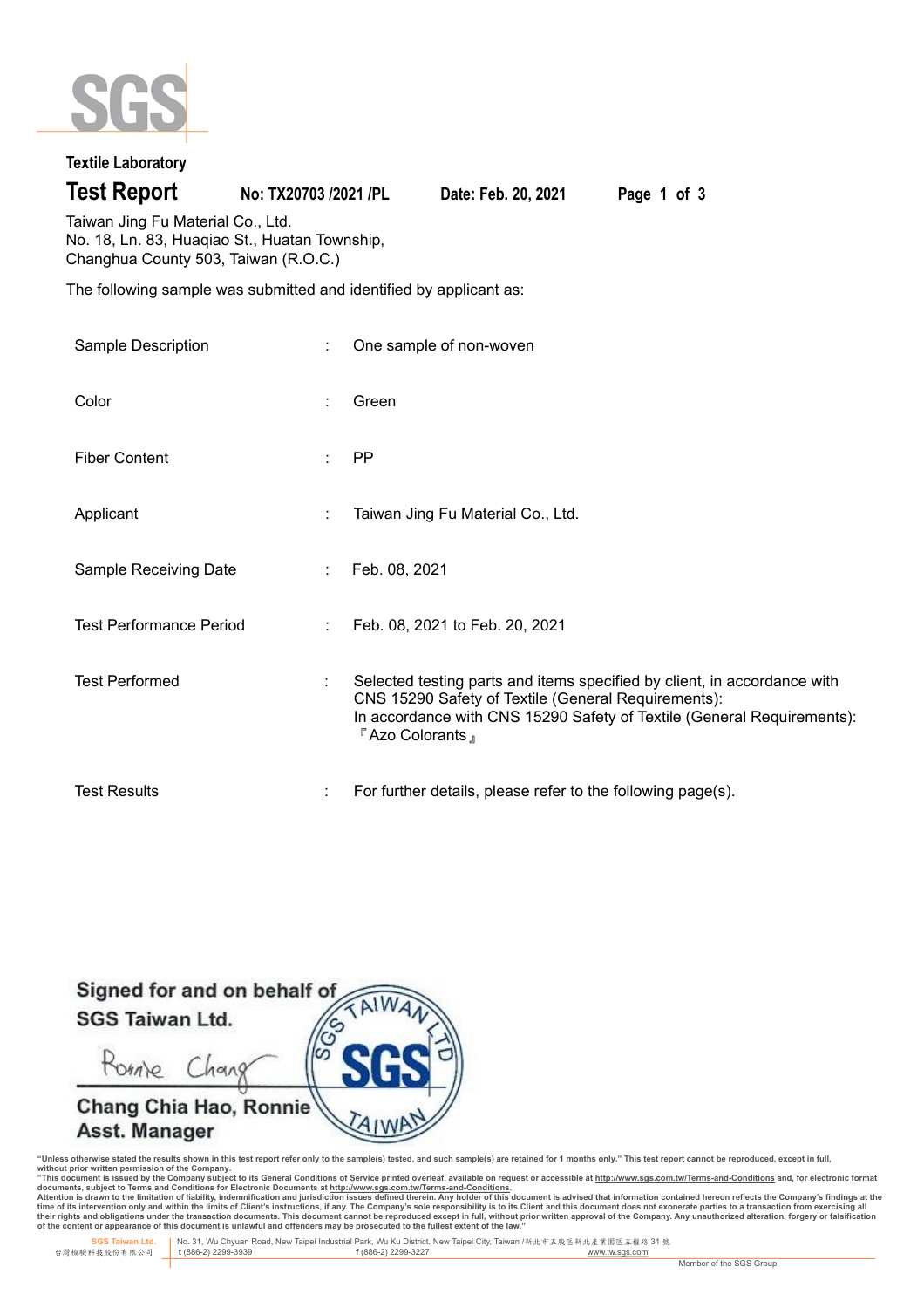

### **Textile Laboratory**

**Test Report No: TX20703 /2021 /PL Date: Feb. 20, 2021 Page 2 of 3**

Test Results:

#### **Azo Colorants**

Test Method: According to CNS 16113-1 L3280-1/CNS 16113-3 L3280-3. Analysis was conducted with GC-MS/HPLC DAD.

|                                                                                 |                | Result<br>(mg/kg) | <b>CNS 15290</b><br>Recommend Max.<br>Limit (mg/kg) |
|---------------------------------------------------------------------------------|----------------|-------------------|-----------------------------------------------------|
|                                                                                 | <b>CAS No.</b> | With extracting   |                                                     |
|                                                                                 |                |                   |                                                     |
| 4-Aminobiphenyl                                                                 | $92 - 67 - 1$  | <b>ND</b>         | 30                                                  |
| Benzidine                                                                       | 92-87-5        | <b>ND</b>         | 30                                                  |
| 4-Chlor-o-toluidine                                                             | 95-69-2        | <b>ND</b>         | 30                                                  |
| 2-Naphthylamine                                                                 | 91-59-8        | <b>ND</b>         | 30                                                  |
| o-Aminoazotoluene                                                               | 97-56-3        | <b>ND</b>         | 30                                                  |
| 5-nitro-o-toluidine / 2-Amino-4-<br>nitrotoluene                                | 99-55-8        | <b>ND</b>         | 30                                                  |
| 4-Chloroaniline                                                                 | 106-47-8       | <b>ND</b>         | 30                                                  |
| 4-methoxy-m-phenylenediamine /<br>2,4-Diaminoanisole                            | 615-05-4       | <b>ND</b>         | 30                                                  |
| 4,4'-Diaminodiphenylmethane                                                     | 101-77-9       | <b>ND</b>         | 30                                                  |
| 3,3'-Dichlorobenzidine                                                          | $91 - 94 - 1$  | <b>ND</b>         | 30                                                  |
| 3,3'-Dimethoxybenzidine                                                         | 119-90-4       | <b>ND</b>         | 30                                                  |
| 3,3'-Dimethybenzidine                                                           | 119-93-7       | <b>ND</b>         | 30                                                  |
| 4,4'-methylenedi-o-toluidine /<br>3,3'-Dimethyl-4,4'-<br>diaminodiphenylmethane | 838-88-0       | <b>ND</b>         | 30                                                  |
| p-Cresidine                                                                     | 120-71-8       | <b>ND</b>         | 30                                                  |
| 4,4'-Methylene-bis-(2-chloroaniline)                                            | $101 - 14 - 4$ | <b>ND</b>         | 30                                                  |
| 4,4'-Oxydianiline                                                               | $101 - 80 - 4$ | <b>ND</b>         | $\overline{30}$                                     |
| 4,4'-Thiodianiline                                                              | 139-65-1       | <b>ND</b>         | 30                                                  |
| o-Toluidine                                                                     | $95 - 53 - 4$  | <b>ND</b>         | $\overline{30}$                                     |
| 4-methyl-m-phenylenediamine /<br>2,4-Toluylendiamine                            | 95-80-7        | <b>ND</b>         | 30                                                  |
| 2,4,5-Trimethylaniline                                                          | 137-17-7       | <b>ND</b>         | 30                                                  |
| O-Anisidine                                                                     | 90-04-0        | <b>ND</b>         | 30                                                  |
| 4-aminoazobenzene                                                               | 60-09-3        | <b>ND</b>         | 30                                                  |

Sample Description:

1. One sample of non-woven in green.

| Note:   | $ND = Not$ Detected                                                                       |
|---------|-------------------------------------------------------------------------------------------|
|         | Report Limit = $5 \text{ ma/ka}$                                                          |
| Remark: | 4-Aminodiphenyl (CAS No. 92-67-1), 2-Naphthylamine (CAS No. 91-59-8) and 2,4-             |
|         | Diaminoanisole (CAS No. 615-05-4) can be indirectly generated from some colorants which   |
|         | do not contain these amines azo bound. The use of banned azo colorants cannot be reliably |

"Unless otherwise stated the results shown in this test report refer only to the sample(s) tested, and such sample(s) are retained for 1 months only." This test report cannot be reproduced, except in full,<br>without prior wr

documents, subject to Terms and Conditions for Electronic Documents at <u>http://www.sqs.com.tw/Terms-and-Conditions</u><br>Attention is drawn to the limitation of liability, indemnification and jurisdiction issues defined threin.